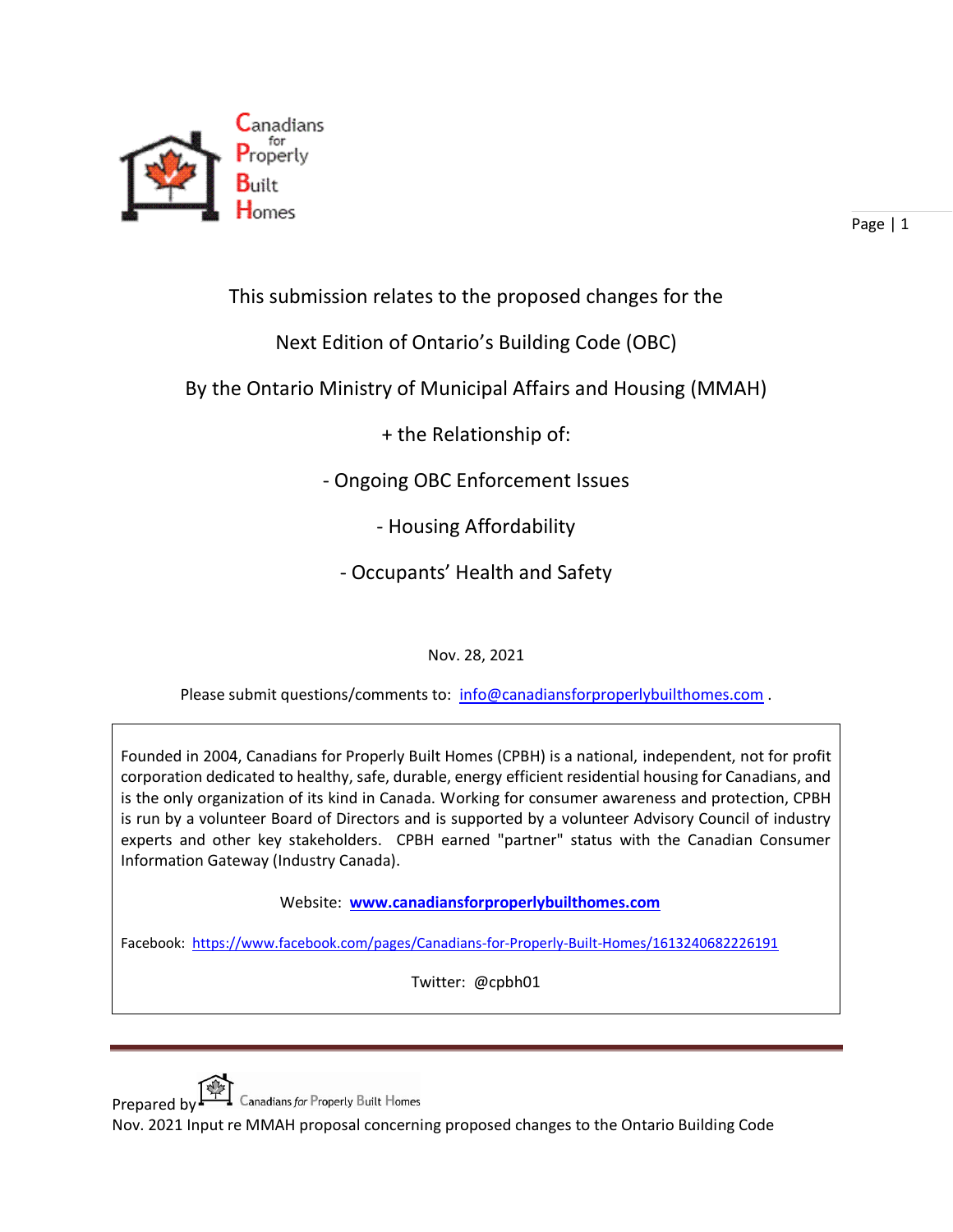### **Introduction:**

Canadians for Properly Built Homes (CPBH) welcomes the opportunity to contribute to this proposal. In this document we will address serious issues concerning excessive radon and the lack of enforcement generally by MMAH. These issues are directly connected to housing affordability and health and safety.

Page | 2

# **CPBH response re Proposal related to "Soil gas/Radon (e.g., adopting a proactive approach to address radon)"**

CPBH is pleased that Ontario is proposing to adopt a proactive approach through the Ontario Building Code (OBC) to address radon. This is long overdue. But Ontario also needs to start ensuring consistent enforcement of the OBC and other MMAH directives.

CPBH hears from Ontario homeowners about excessive radon issues regularly. Radon is the second highest leading cause of lung cancer in Canada, responsible for 3,000 deaths each year (Health Canada) and the leading cause of lung cancer in non-smokers (Lung Cancer Canada).

The results of a recent study concerning radon found that:

*"….Modern construction methods have created the unintended consequence of trapping the gas inside. A recent Canadian study shows young people and families moving into new homes in suburban areas where real estate is more affordable are among the most vulnerable…".* (Toronto Star, May 2, 2021). Here is the link to the Toronto Star article:

[https://www.thestar.com/news/investigations/2021/05/02/the-invisible-threat-inside-your-home](https://www.thestar.com/news/investigations/2021/05/02/the-invisible-threat-inside-your-home-dangerous-levels-of-radon-gas-are-being-found-in-more-houses-across-canada-than-ever-before.html)[dangerous-levels-of-radon-gas-are-being-found-in-more-houses-across-canada-than-ever-before.html](https://www.thestar.com/news/investigations/2021/05/02/the-invisible-threat-inside-your-home-dangerous-levels-of-radon-gas-are-being-found-in-more-houses-across-canada-than-ever-before.html) .

While we are pleased that some Ontario municipalities such as Guelph already have been proactive on the radon front, other municipalities with recognized excessive radon problems, such as the City of Ottawa, refuse to follow the direction already given by MMAH. Despite numerous communications from CPBH with the City of Ottawa's Building Branch, Ottawa City Council, and Ottawa Public Health, Ottawa still has not taken sufficient steps to determine if radon is known to be a problem in some or all of their municipality (as MMAH advised it is supposed to do).

*"….It is a role of municipal building departments to determine if radon is known to be a problem in some or all of their municipality…"* (Source: Oct. 29, 2020 email to CPBH from MMAH).

Prepared by  $\Box$  Canadians for Properly Built Homes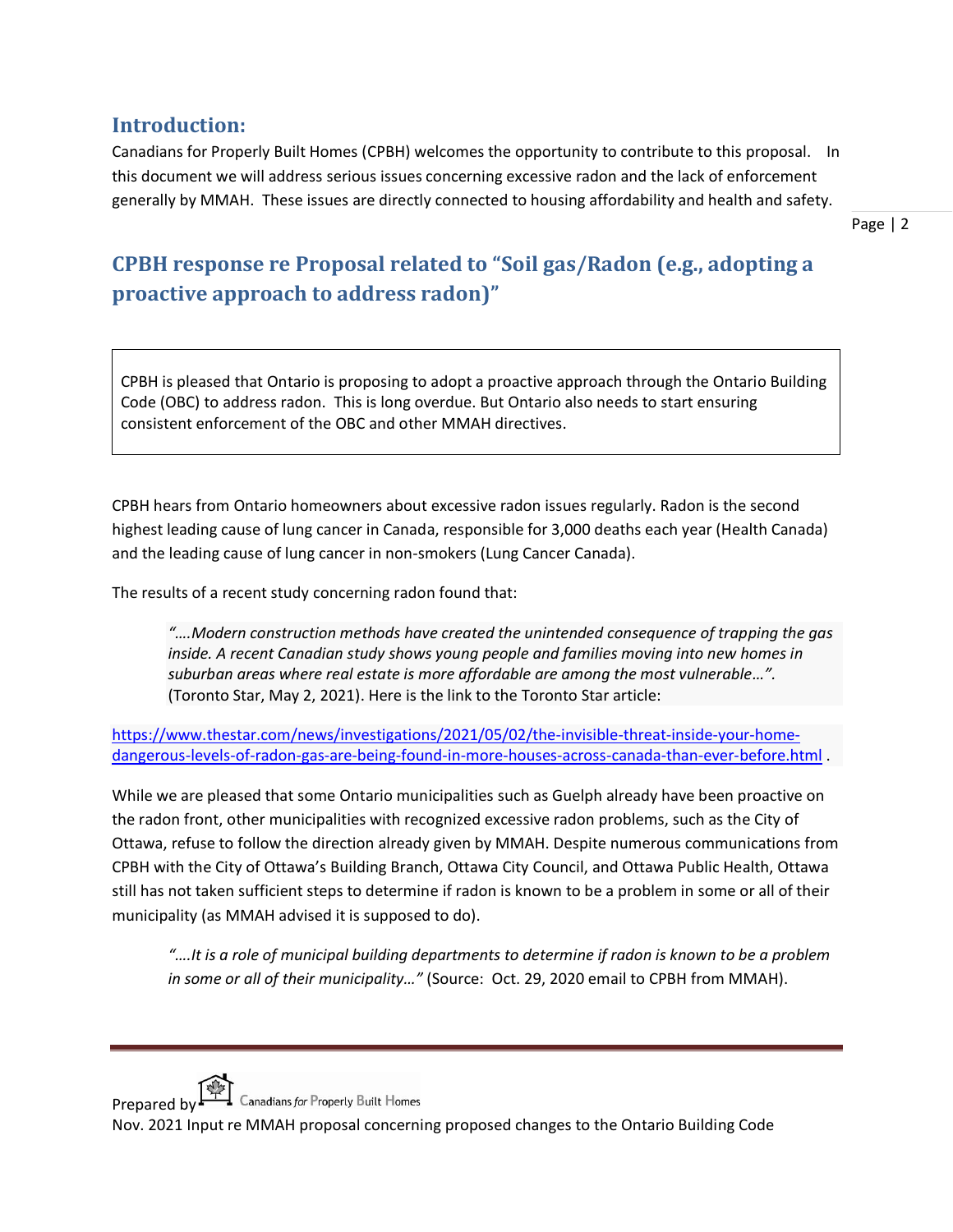One Ottawa homeowner recently reported to CPBH that their radon tests results showed more than 2,000 bq, when the Health Canada information says that anything over 200 bq is excessive. Appendix 1 provides some specific examples concerning Ottawa, including a recent presentation made by MPP Blais in the Ontario Legislature regarding excessive radon Orleans, a suburb of the City of Ottawa.

Page | 3 It is also important to note that in 2017, the Canadian Association of Radon Scientists and Technologists (CARST) provided a legal opinion to all Ontario municipalities related to radon, that includes references to the Ontario Building Code. Here are related links:

http://canadiansforproperlybuilthomes.com/wp-content/uploads/2020/11/2017-CARST-liability-letterto-municipalities-final-may-30-no-fields.pdf

[http://canadiansforproperlybuilthomes.com/wp-content/uploads/2020/11/2016-Radon-Letter-to-](http://canadiansforproperlybuilthomes.com/wp-content/uploads/2020/11/2016-Radon-Letter-to-CARST-from-Fasken-Martineau-1-1.pdf)[CARST-from-Fasken-Martineau-1-1.pdf](http://canadiansforproperlybuilthomes.com/wp-content/uploads/2020/11/2016-Radon-Letter-to-CARST-from-Fasken-Martineau-1-1.pdf)

The City of Ottawa recently confirmed to CPBH that it received the legal opinion sent by CARST in 2017. It is very troubling that the City of Ottawa still has not taken appropriate action. This brings us to the matter of ongoing enforcement issues not only in Ottawa, but also in different parts of Ontario.

## **Ongoing enforcement issues + the relationship to housing affordability & health and safety**

What's the point of MMAH providing direction to municipalities and investing in amending the Ontario Building Code when the Province of Ontario is not ensuring that these important requirements are properly enforced? **Lack of enforcement of the OBC continues to be a serious problem in Ontario.**

Ontario Minister Clark/MMAH and Federal Housing Minister Hussen are focused on housing affordability, and CPBH agrees that this is important. But for houses to be affordable, they must meet the minimum Code at the outset. **Builders have said that once the home is occupied, it costs about seven times more to fix the construction defects.**

CPBH hears regularly from Ontarians who are suffering as a result of excessive radon and OBC violations in their newly built homes. Examples of suffering include financial hardship (up to and including bankruptcy), physical health issues from mould and excessive radon, and mental health issues including anxiety, stress and depression. Tragically, in extreme cases, some consider suicide.

As noted in many previous submissions by CPBH to MMAH, sadly far too many municipal inspections are not safeguarding public health and safety. While MMAH continues to say "the province does not oversee how municipalities conduct their enforcement practices" (e.g., Mahmood email dated Sept. 30, 2021), CPBH continues to maintain that the Province of Ontario, at a minimum, needs to ensure that

Prepared by  $\Box$  Canadians for Properly Built Homes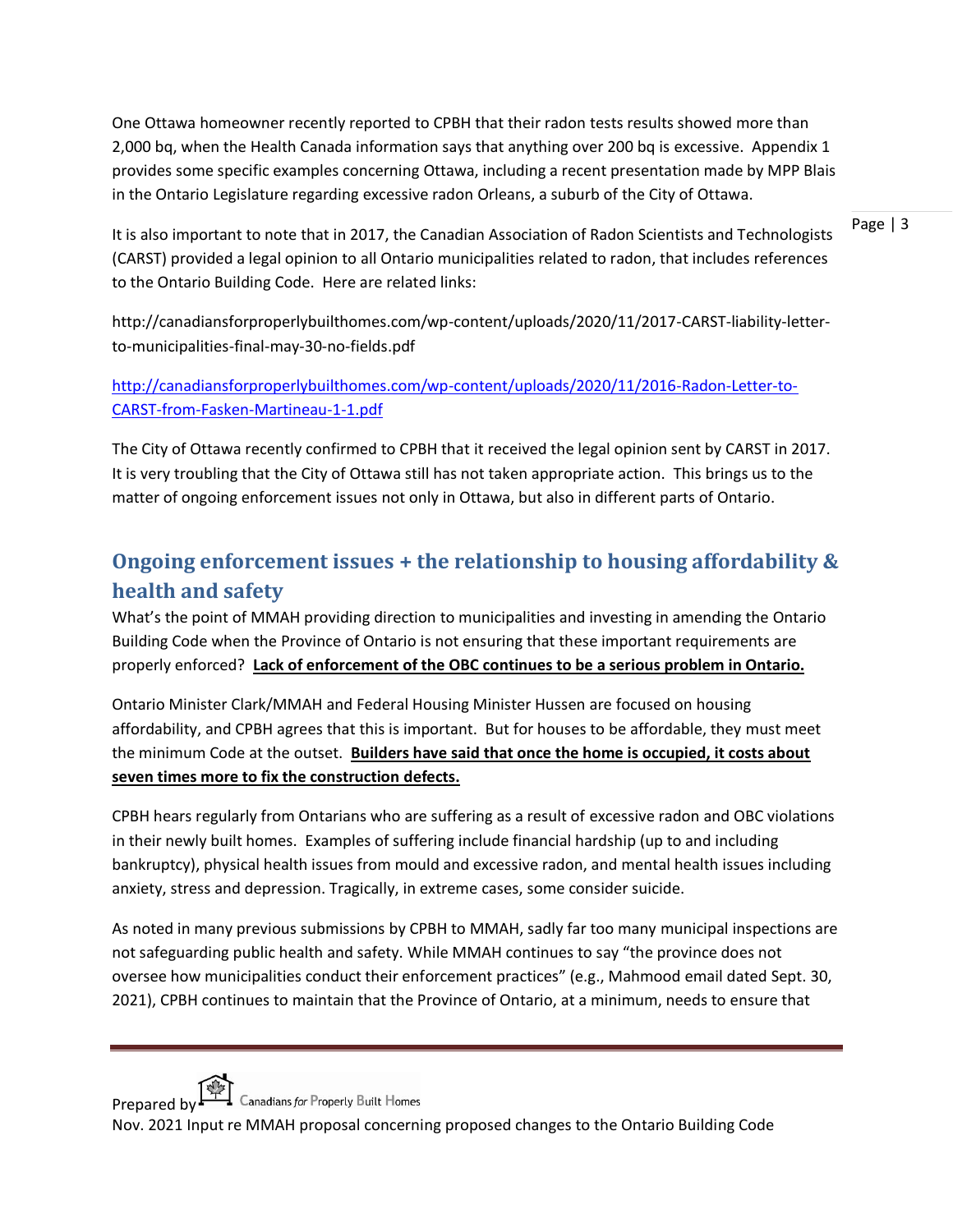municipalities are accountable when they do not catch OBC violations and then make sure these homes are properly repaired before the occupants move into the home.

Further, clearly oversight is needed. Here are some examples of ways the Province of Ontario can do that:

- Develop a meaningful set of performance indicators for all municipalities, e.g., sufficient, qualified building inspectors, spot inspections to check on municipalities' performance, etc.;
- Monitor those performance indicators regularly to ensure that the municipalities are all performing satisfactorily; and
- Take swift appropriate steps to ensure that municipalities are adhering to what is required of them and ensure accountability. These could include serious financial penalties levied to the municipality itself, publication of publication of offences to inform the public of a municipality's history of non-compliance, etc.

Returning to the City of Ottawa specifically, on Nov. 25, 2021, media reported: "City urged to hire more inspectors to catch 'construction horror stories'", but the City of Ottawa says it can't find any qualified inspectors. We have reported this ongoing excuse regarding a critical shortage of qualified inspectors to Minister Clark and MMAH many times previously in the last few years. Here is the link to the Nov. 25, 2021 article: [https://www.cbc.ca/news/canada/ottawa/planning-committee-budget-building-inspector](https://www.cbc.ca/news/canada/ottawa/planning-committee-budget-building-inspector-shortage-1.6262282)[shortage-1.6262282](https://www.cbc.ca/news/canada/ottawa/planning-committee-budget-building-inspector-shortage-1.6262282). The reality is that the lack of inspectors has been an excuse put forth by the City of Ottawa for more than 20 years now – everything from "building booms" to the "grey tsunami" (i.e., retiring inspectors) have previously been cited over the years by the City of Ottawa as reasons why it is not conducting proper inspections. As one person responded on Twitter to this CBC article:

> *"City hasn't had enough inspectors for 20+years. Maybe that's the way their developer friends want it. You wld fire someone before it took 20 years to fix a problem! Pay the inspectors enough to make it attractive/This is a manufactured problem"*

#### **Again, we continue to strongly urge MMAH to take swift, meaningful steps to address this shortage of qualified inspectors and to provide the necessary oversight to municipalities as part of its overall program regarding housing in Ontario.**

Thank you for the opportunity to provide input.

Cc: Minister A.Hussen, Federal Minister of Housing Minister S. Clark, MMAH, Ontario Premier D. Ford, Premier of Ontario ON NDP Critics J. Burch and T. Kernaghan ON Liberal Critic S. Blais Senator P. Ringuette Senator R. Galvez

Prepared by  $\Box$  Canadians for Properly Built Homes

Nov. 2021 Input re MMAH proposal concerning proposed changes to the Ontario Building Code

Page | 4